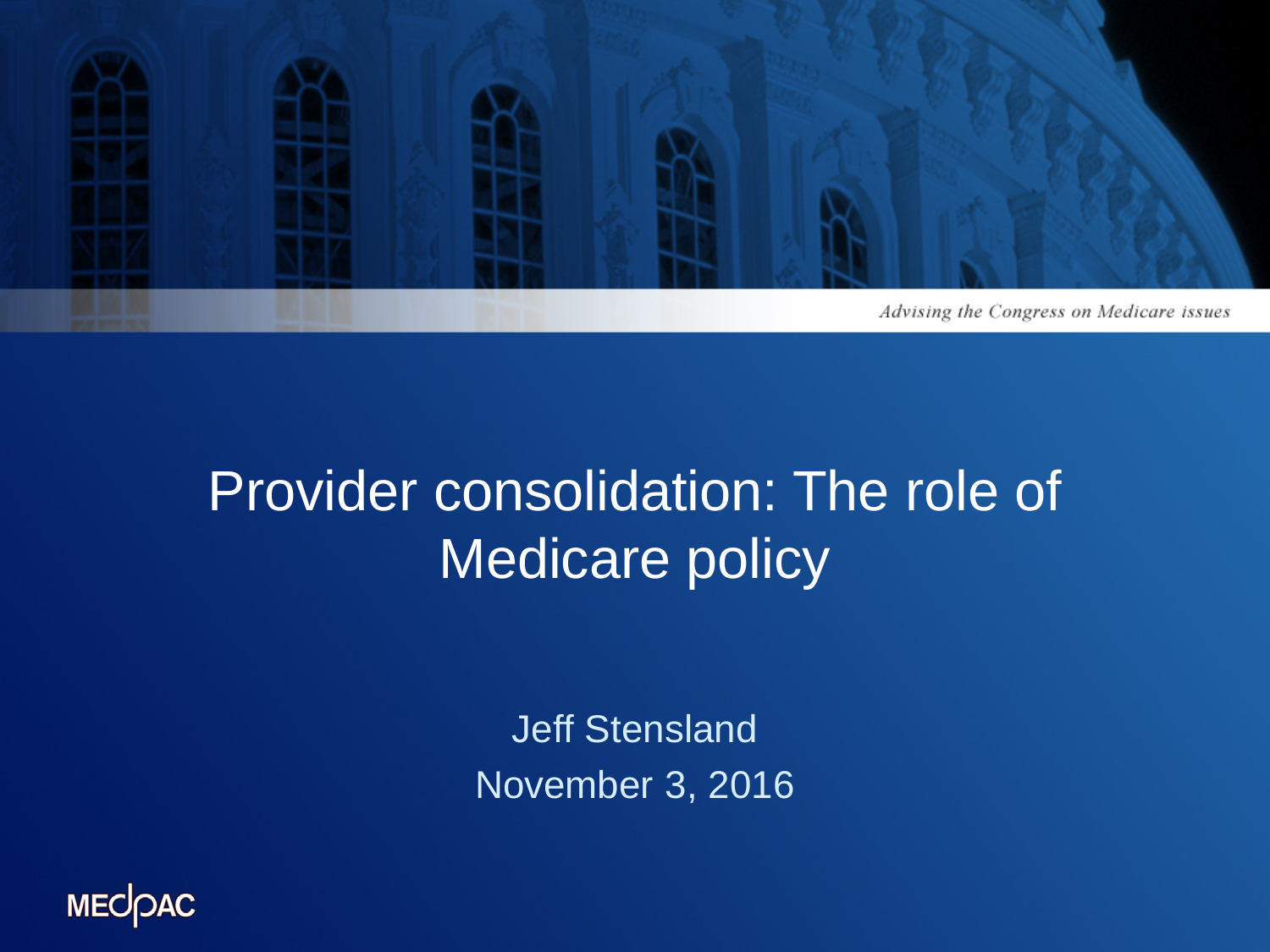## Three types of consolidation

#### **Horizontal consolidation**

- **Hospitals merge into systems**
- **Physicians merge into bigger practices**
- Vertical financial integration: hospitals employ physicians
- Vertical integration of provider functions and insurance risk
	- **Providers taking on insurance risk**
	- **Insurers purchasing provider groups**

#### **MECOAC**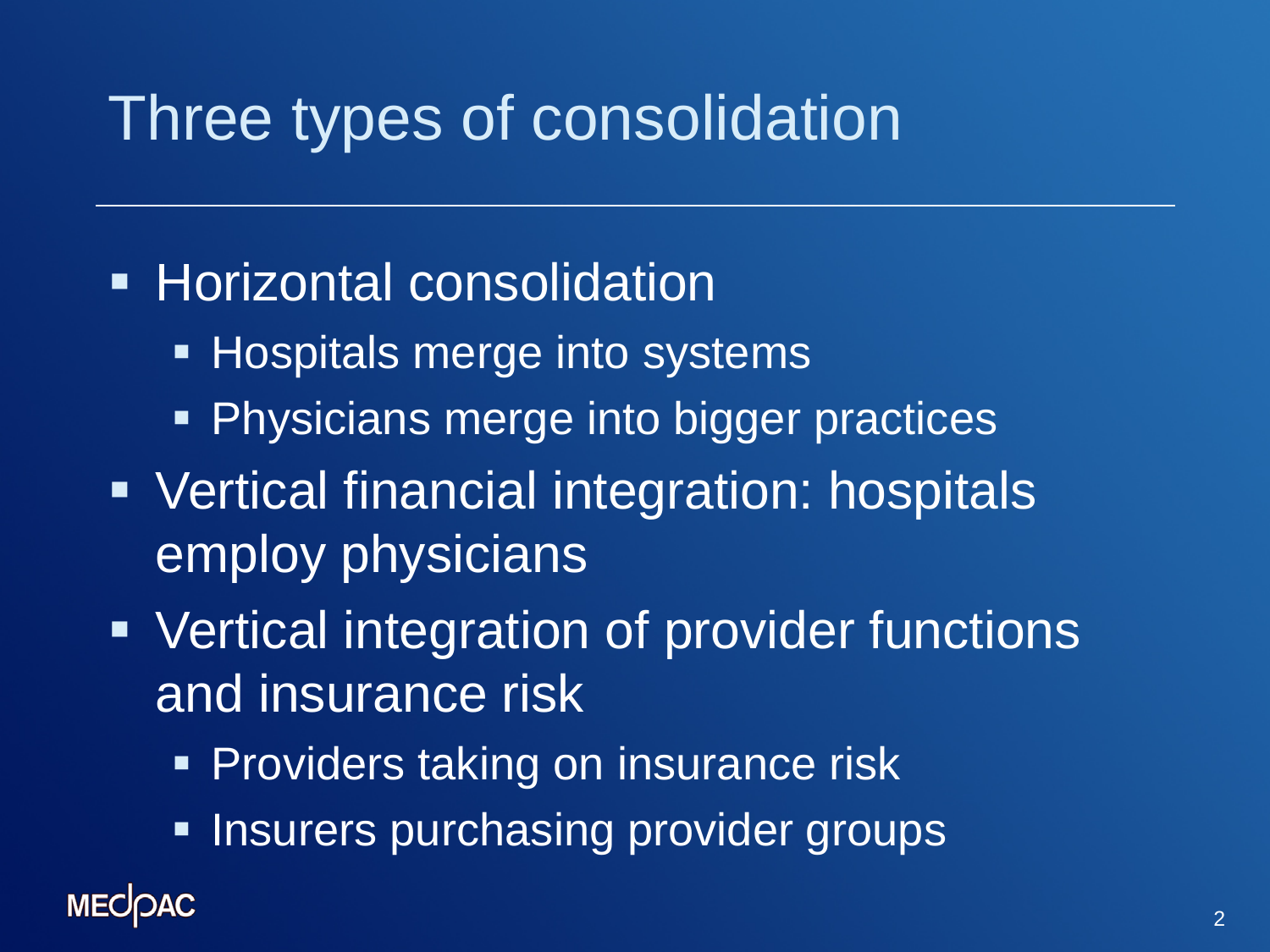### Effects of hospital consolidation

- **Nost markets are highly consolidated** 
	- No expectation of material unwinding
	- **Market power is part of our environment**

**Consolidation can lead to higher payment rates** 

- **EXET** Merger efficiencies limited to merger of operations
- **No clear evidence of quality improvement**
- Rates commercial insurers pay hospitals can vary by a factor of five for the same service

 On average, commercial rates are about 50 percent above costs, well above Medicare **MECOAC**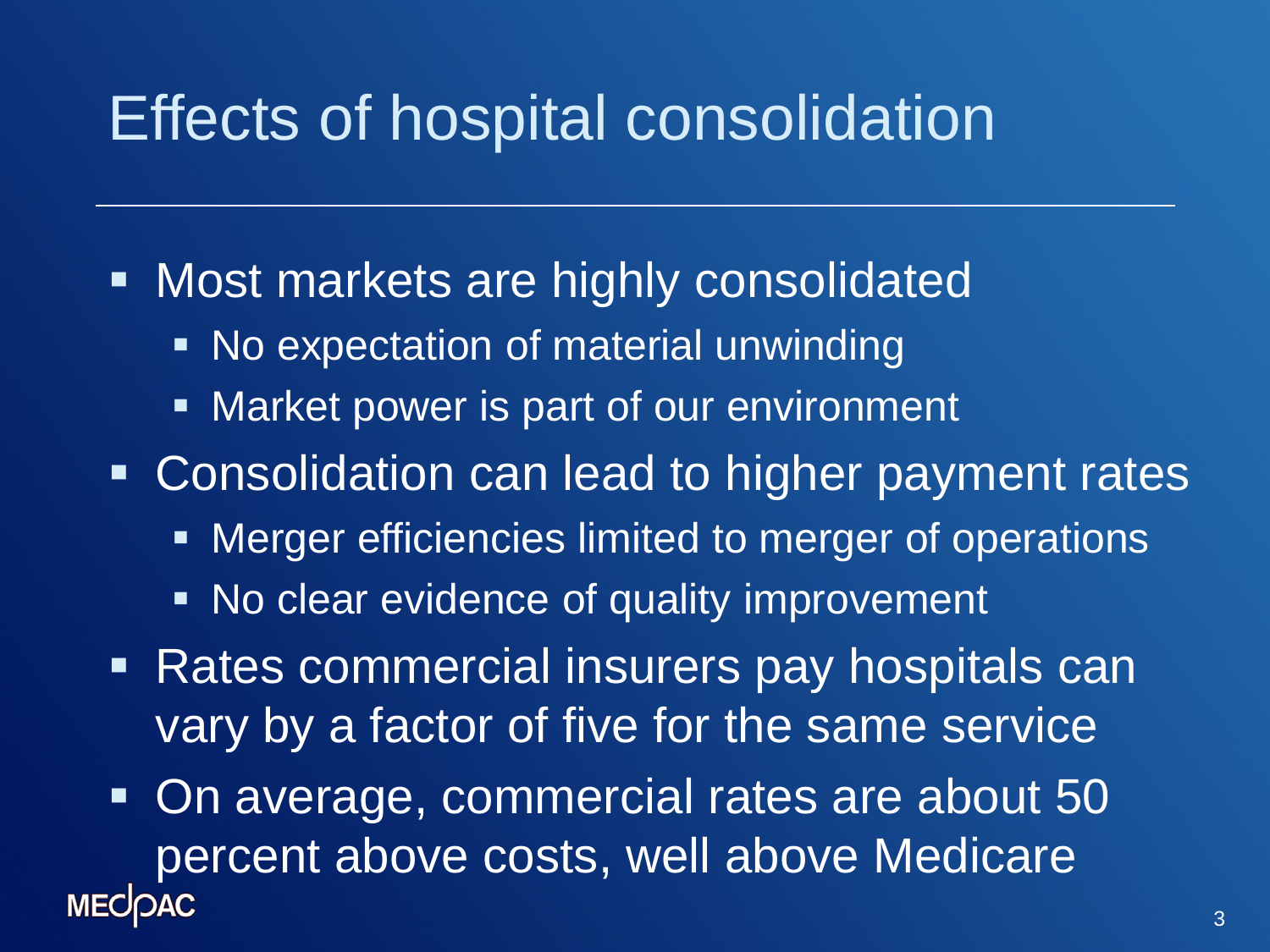# Horizontal consolidation: Implications for Medicare

- **Higher commercial rates can lead to higher** hospital costs and larger losses on Medicare admissions
- **Losses on Medicare admissions creates** pressure to increase Medicare rates
	- Medicare rates still exceed marginal costs— no short-term access problems
	- **Long-term concerns**
- Medicare's administered prices insulate taxpayers and beneficiaries from market power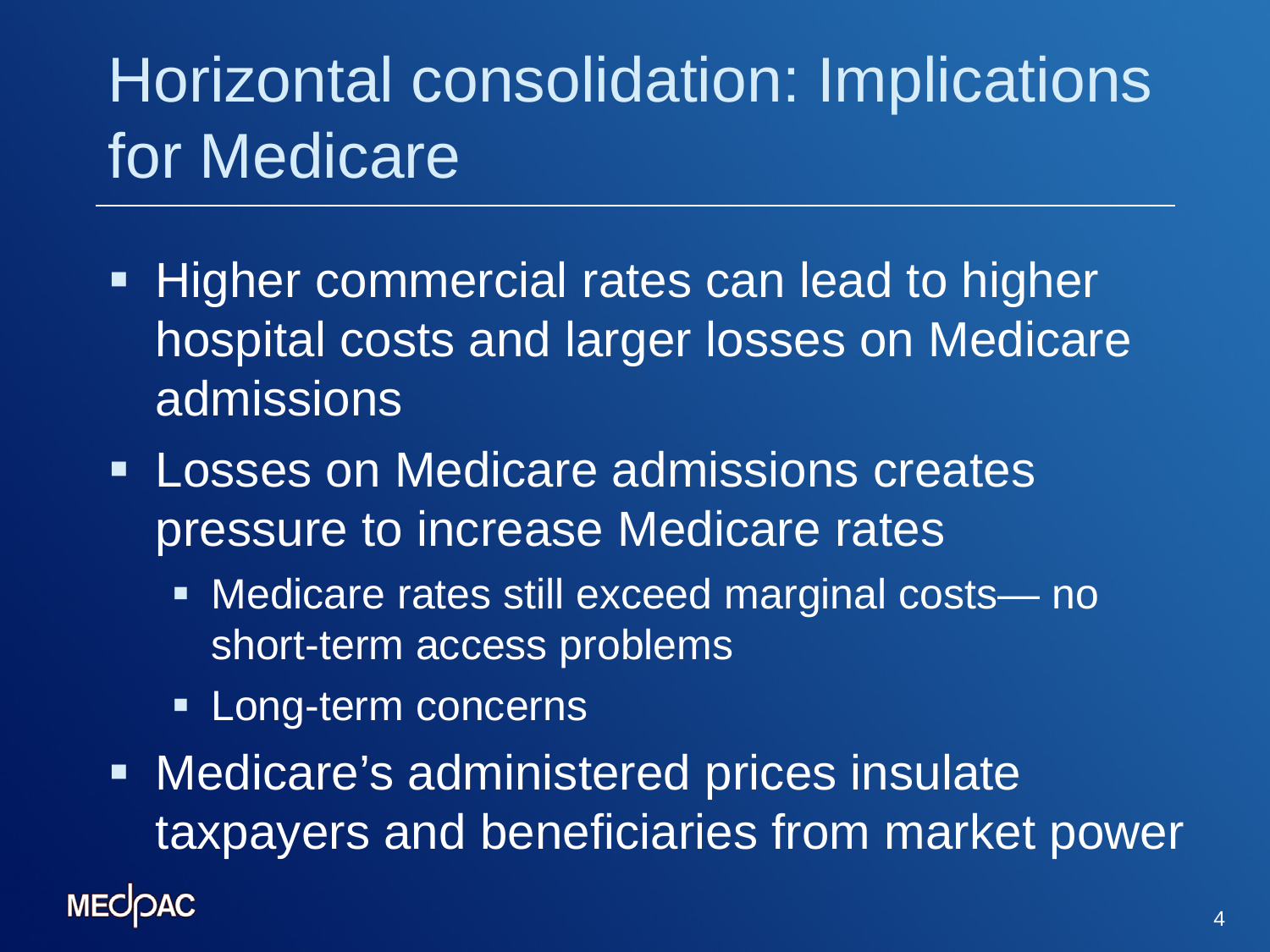# Vertical financial integration

- **Hospitals buy physician practices**
- **Bill physician services as hospital** outpatient (HOPD) services
- **Medicare: Facility fees result in higher** Medicare spending
- **EX Commercial: Higher rates and facility fees** 
	- **Facility fees partially explain the increase**
	- Negotiated rates also appear to increase

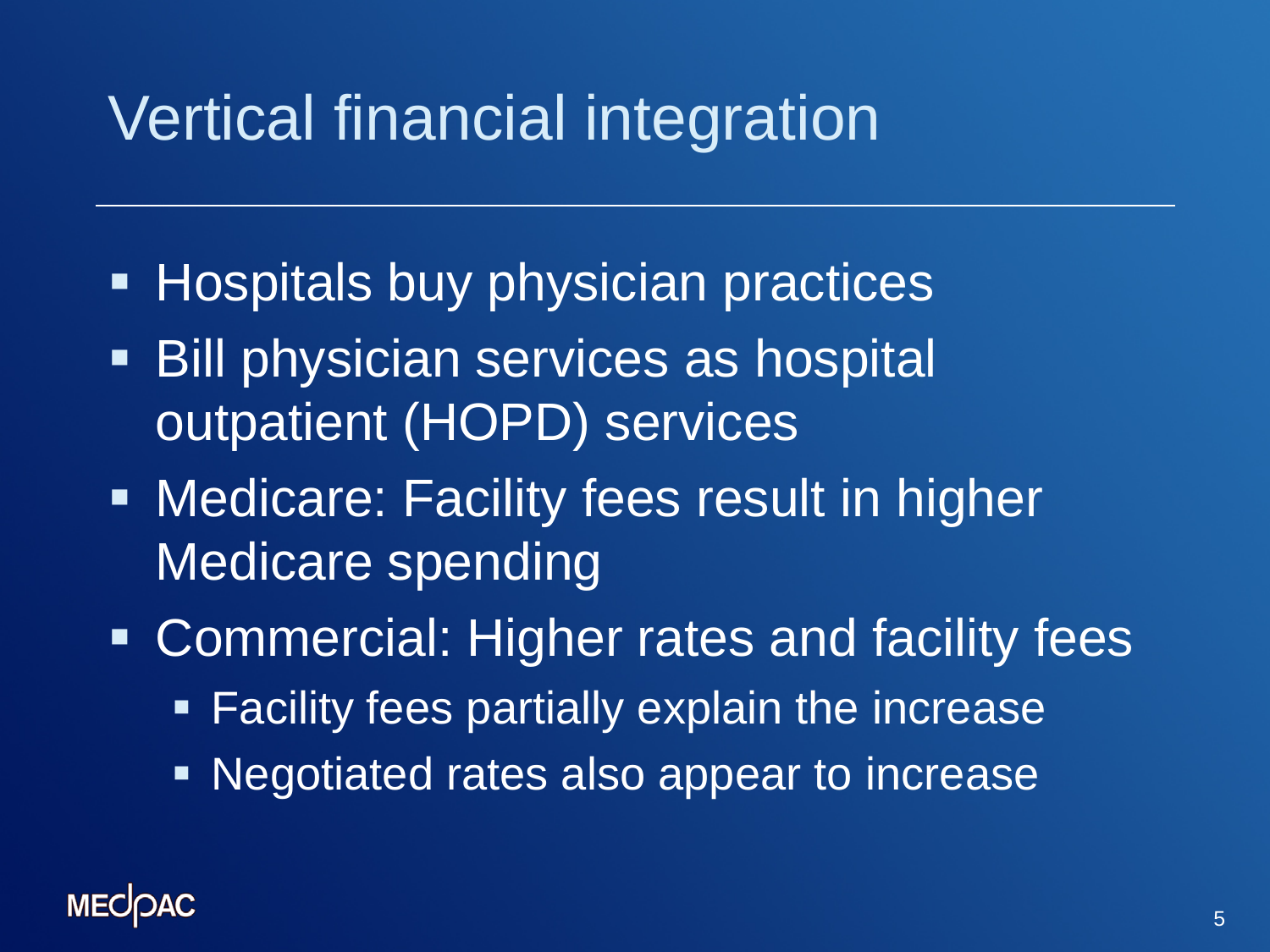#### Growth of hospital-based physician services reflects distortions in the payment system

- Market share shifted to hospitals (the highercost setting) from 2012 to 2015
	- 22% HOPD E&M growth, -1% in physician offices
	- 20% HOPD echocardiology growth, -16% phys. offices
	- 1% HOPD Nuclear cardiology growth, -25% phys. offices
- **In 2015, Medicare paid hospitals \$1.6 billion** more for E&M visits than if hospitals were paid physician office rates
- **Beneficiary cost sharing was \$400 million higher**

Preliminary data subject to change

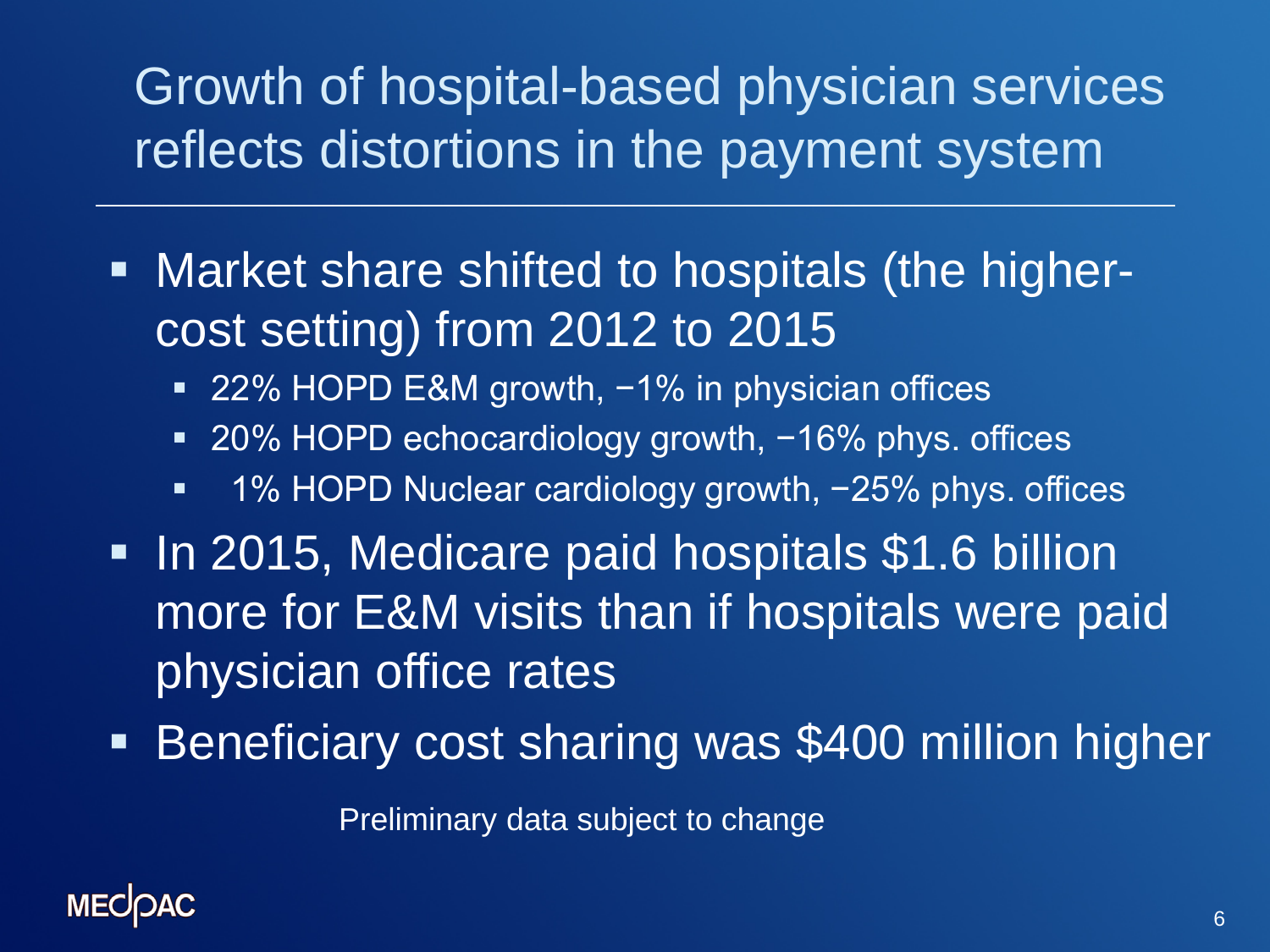# Limits on Medicare facility fees

- Going forward, new off-campus HOPDs will be paid the same rates as freestanding physician offices
- On-campus practices continue to be paid facility fees
- Potential for gaming

**• MedPAC has a standing recommendation** to equalize rates for certain services across all sites

**MECOAC**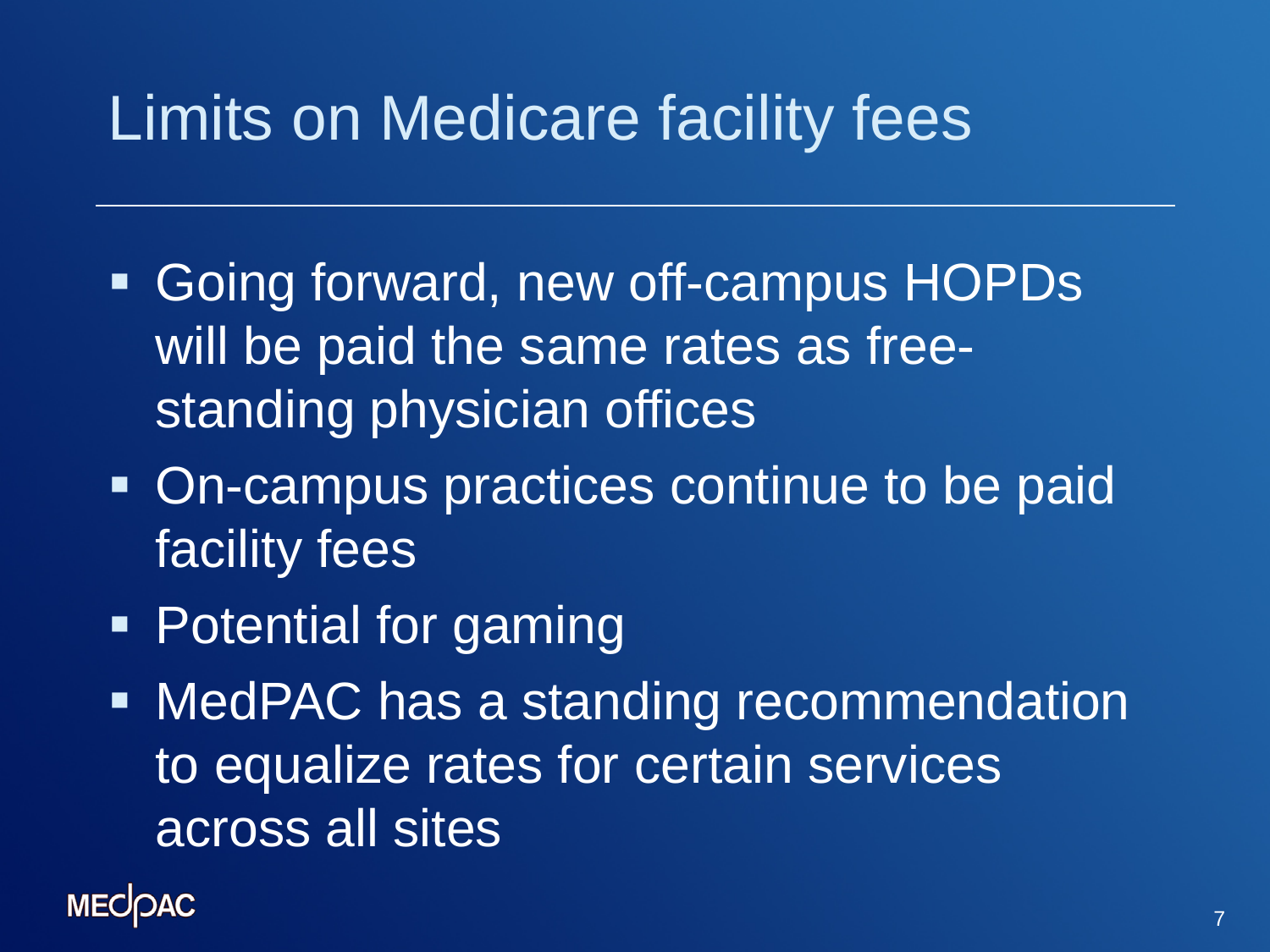# Integrating provider functions and insurance risk

- MA plans
	- Some MA plans integrate providers via a group model or a staff model
	- **Some plans contract with providers at close to** FFS rates
- ACOs
	- **Integrating provider functions and some** insurance risk
	- **True risk limited to two-sided models**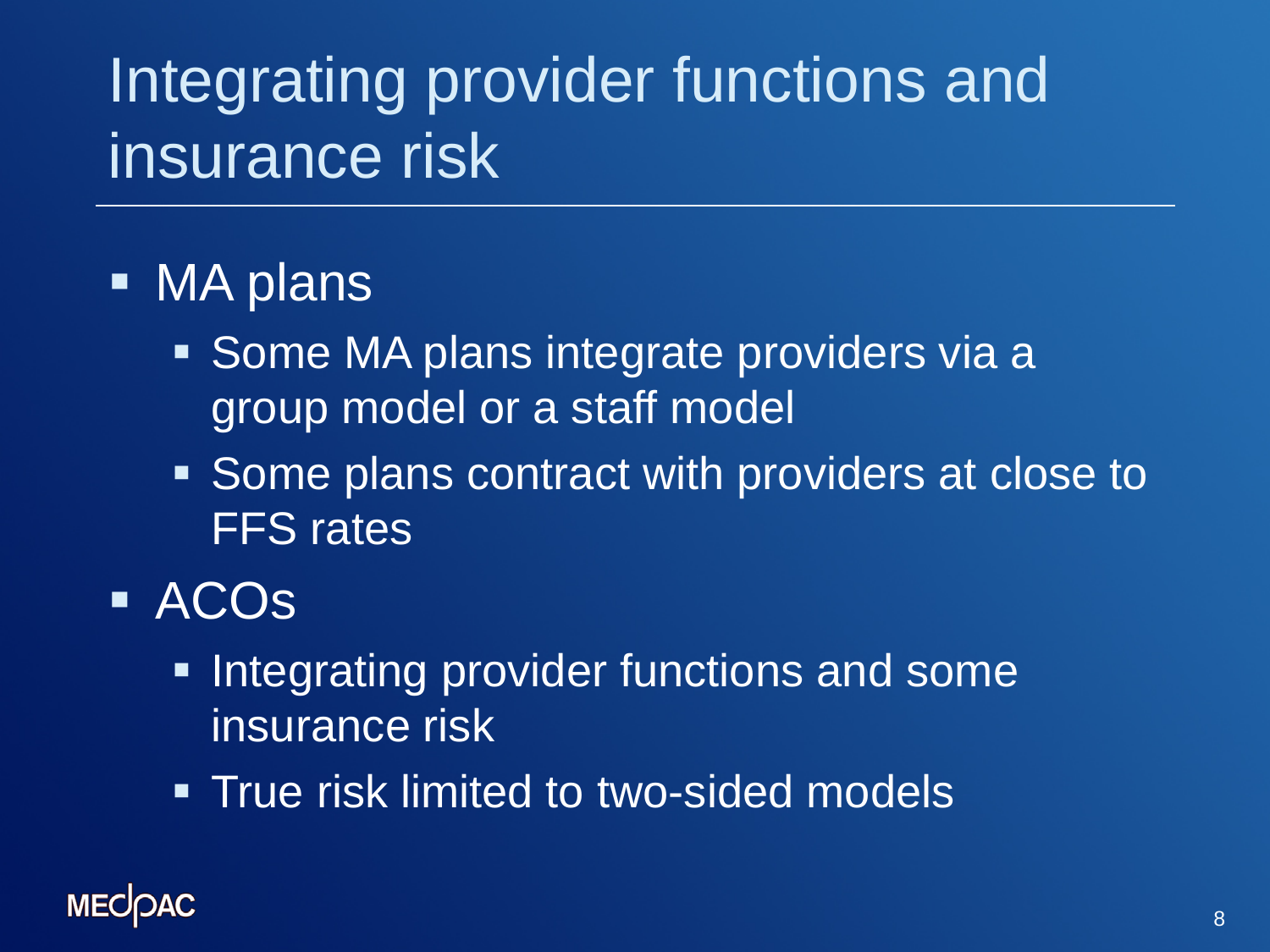#### Effects of insurer-provider integration

#### • MA plan performance

- **HMOs have better process measure scores than FFS**
- **HMO and FFS about equal on patient satisfaction**
- **HMOs can reduce service use below FFS**
- MA plans still costs the taxpayer more than FFS
- ACOs
	- **Improving quality**
	- About break-even for the taxpayer
- **Greater success in high-use markets**

#### **MECOAC**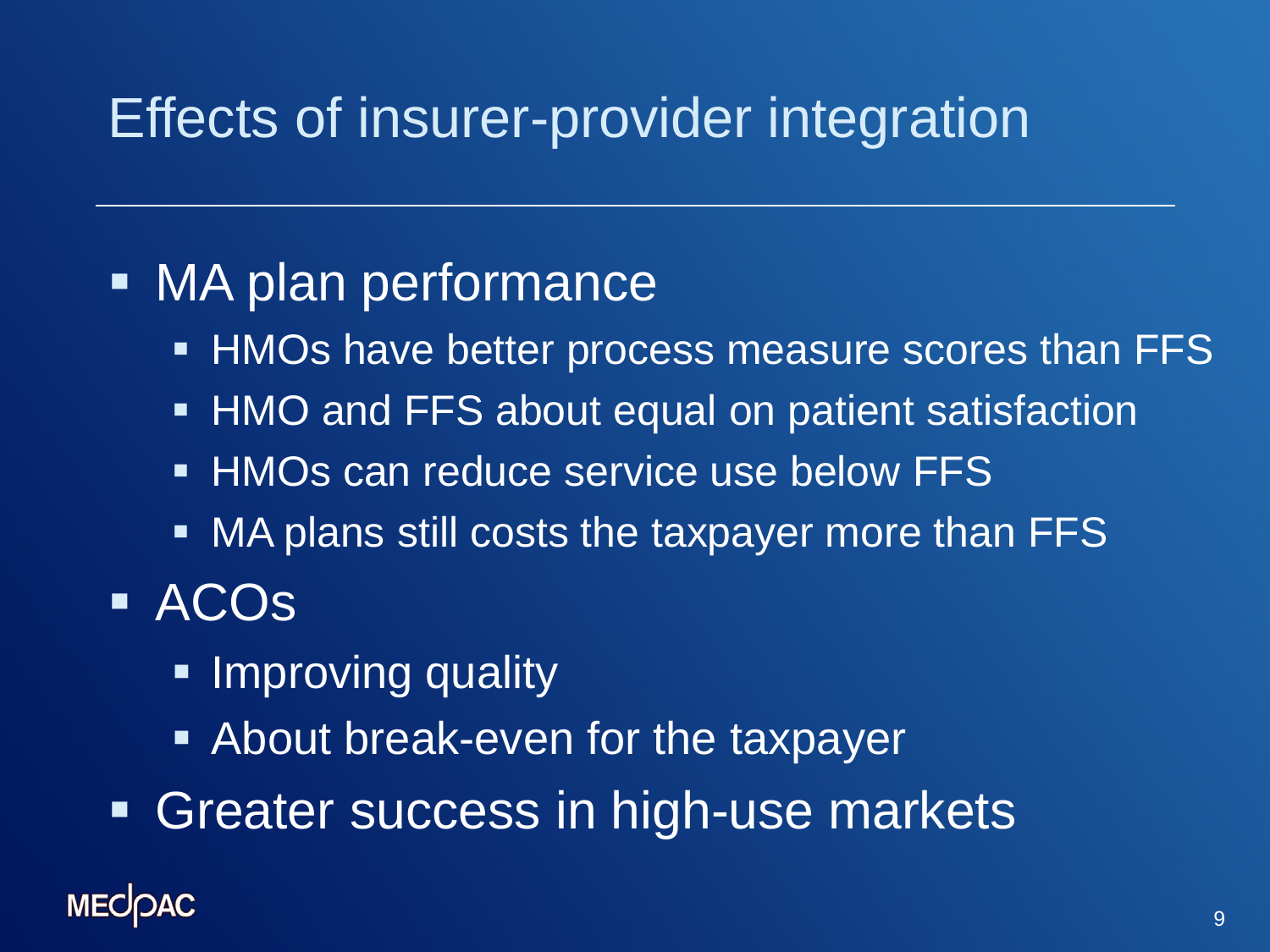Policy question: Do we pay for structure or outcomes?

- Goal: Better coordination of care that leads to higher quality and lower cost
- **Example 2 Financial integration may not** always lead to clinical integration
- Generating savings is more difficult than it appears
	- Taxpayers spend 5 percent more on MA than FFS in 2016
	- **ACOs are at about break-even**

■ Potential for savings under a level the playing field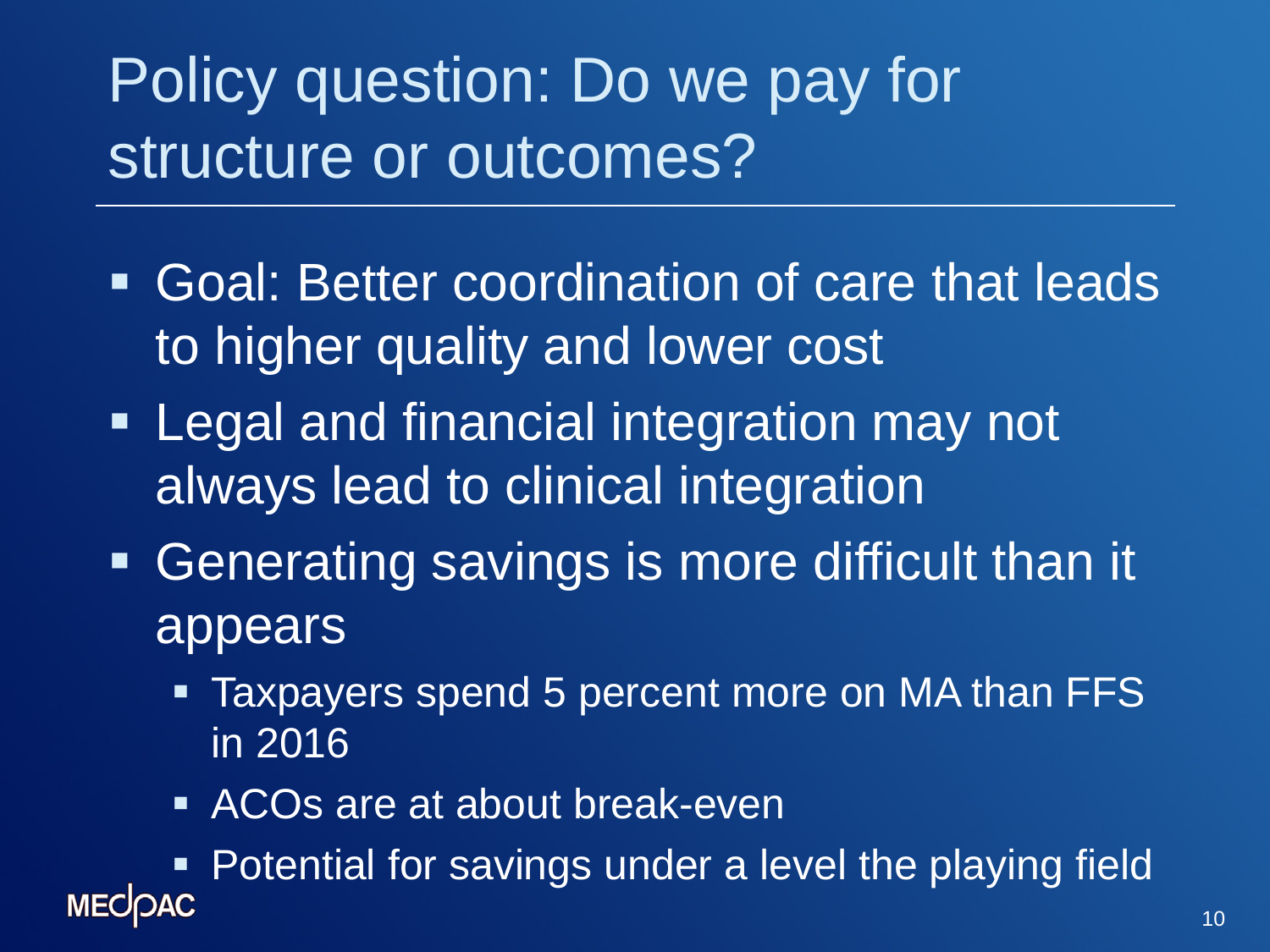## Possible policy responses

- **Horizontal consolidation response: Do not** follow commercial prices
- **Vertical integration response: Site-neutral** pricing
- **Provider insurance integration response:** Premium support with a level playing field?
- **Other considerations: ACOs may be a way** make physicians more price conscious